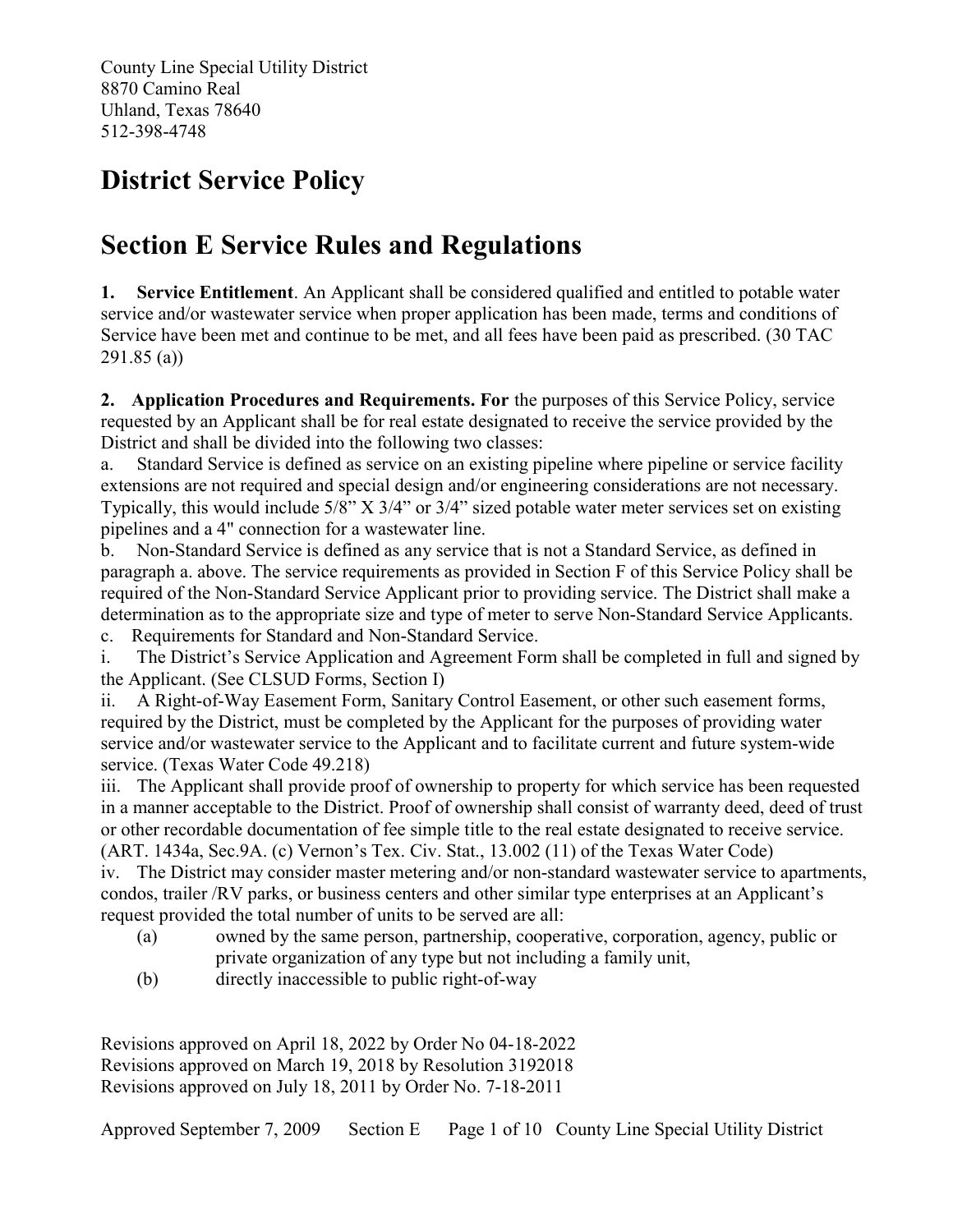v. Notice of application approval and costs of service determined by the District shall be presented to the Applicant in writing and shall remain in effect for a period not to exceed thirty (30) days. After that time the Applicant must re-apply for service. (30 TAC 291.8 1(a) (1))

vi. If the potable water main or wastewater main has been located in the public right-of-way and is adjacent to Applicant's property due to the current or previous landowner's refusal to grant easement to the District for the purpose of installing the water main and/or wastewater main and appurtenances, and the District has documentation of such refusal recorded in public records file, the Applicant, prior to receiving the requested service, shall grant easement to the District. In addition to the normally required fees for service, the Applicant shall pay such sums as are necessary for the removal of the potable water main and/or wastewater main from the public right-of-way and for relocation onto the Applicant's property pursuant to such easement. (see CLSUD Forms, Section I)

#### 3. Activation of Standard Service and Non-Standard Service

a. New Tap The District shall charge a non-refundable service installation fee as required under Section G of this Service Policy. The service installation fee shall be quoted in writing to the Applicant. All fees shall be paid in advance of installation.  $(30 \text{ TAC } 291.86 \text{ (a)}(1) \text{ (A)})$ 

**b.** Re-Service On property where service previously existed, the District shall charge the Security Deposit, where the Security Deposit has been liquidated, and costs necessary to restore service. In addition, the District shall charge accumulated Reserved Service Fees which have been entered on the in-active account as monthly debits. This is allowing the District to recover the costs of reserving capacity at the location for which re-service has been requested. If restoration of service is not requested, this fee will accumulate monthly until the total balance of Reserved Service Fees equals the amount of the Impact Fee previously paid for service to the property. After this time the service equipment may be removed by the District and future request for service shall be treated as a new application.

c. Performance of Work After approval is granted by proper authorities, all potable water taps, wastewater connection points, and equipment installations specified by the District shall be completed by the District staff or designated representative. The tap and/or service connection shall be completed within thirty (30) working days after approval and receipt of payment of quoted fees. This time may be extended for installation of equipment for Non-Standard Service Request. (see Section F. 30 TAC 291.85)

d. Inspection of Customer Service Facilities The property of the Applicant shall be inspected to insure compliance with state required Minimum Acceptable Operating Practices for Public Drinking Water Systems as promulgated by the Texas Natural Resource Conservation Commission or successor agency. (30 TAC 290.46(j)); to include wastewater connections where applicable.

4. Changes in Service Classification. If at any time the District determines that the customer service needs changed from those originally applied for to a different service classification and the District determines that additional or different facilities are necessary to provide adequate service, the District shall require the Applicant to re-apply for service under the terms and conditions of this District Service Policy. Applicants failing to comply with this provision shall be subject to the Disconnection with Notice Provisions of this Service Policy.

Revisions approved on April 18, 2022 by Order No 04-18-2022 Revisions approved on March 19, 2018 by Resolution 3192018 Revisions approved on July 18, 2011 by Order No. 7-18-2011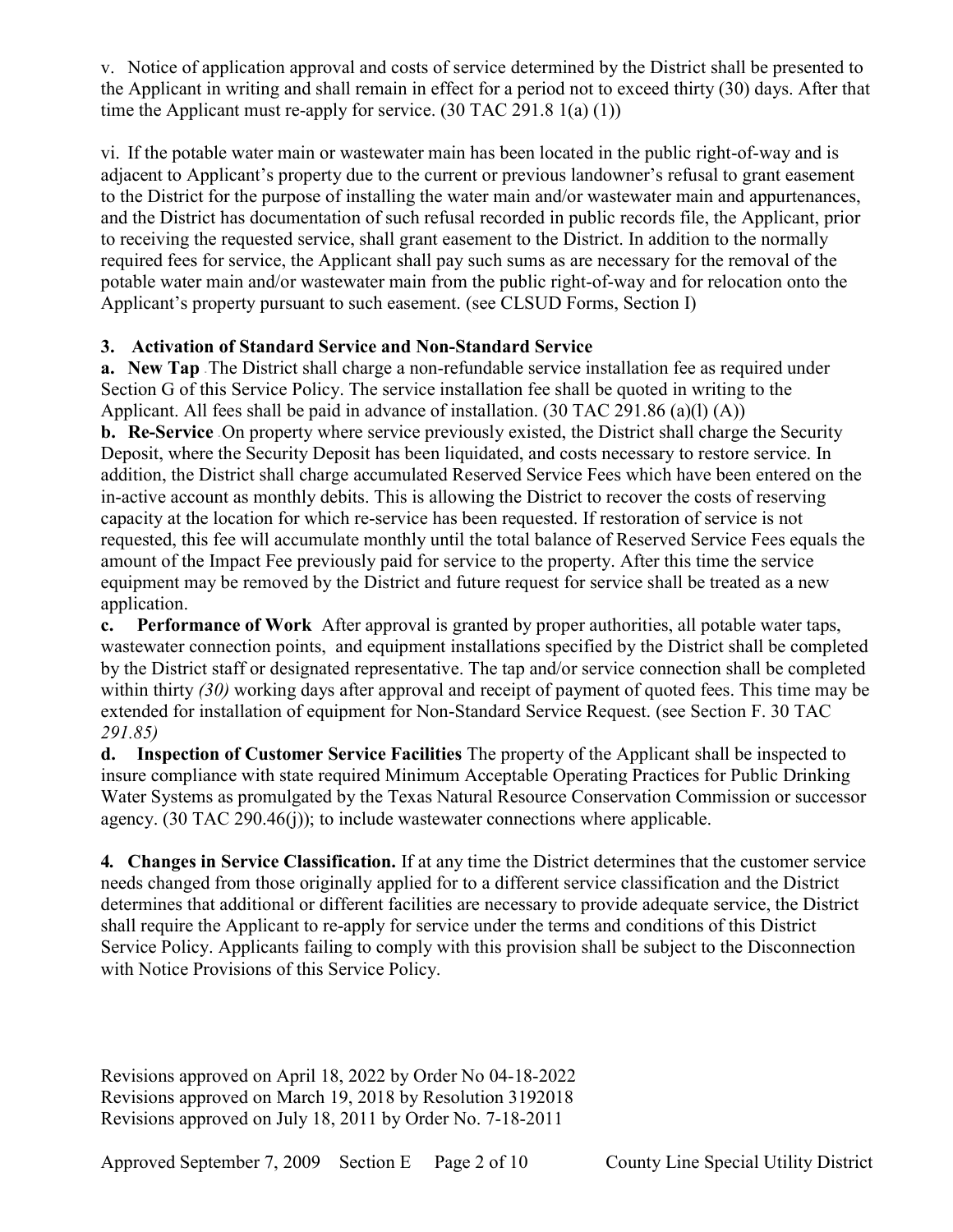5. Denial of Service. The District may deny service for the following reasons:

a. Failure of the Applicant to complete all required forms and pay all required fees and charges;

b. Failure of the Applicant to comply with rules, regulations, policies, and bylaws of the District;

c. Existence of a hazardous condition at the Applicant's property which would jeopardize the welfare of the Customers/Users of the District upon connection;

d. Failure of Applicant to provide representatives or employees of the District reasonable access to property, for which service has been requested;

6. Applicant's Recourse. In the event the District refuses to serve an Applicant under the provisions of this Service Policy, the District must notify the Applicant, in writing, on the basis of its refusal. The Applicant may file for an appeal, in writing, with the Board of Directors of the District.

7. Insufficient Grounds for Refusal of Service. The following shall not constitute sufficient cause for the refusal of service to an Applicant:

a. Delinquency in payment for service by a previous occupant of the premises to be served;

b. Failure to pay a bill to correct previous under billing due to misapplication of rates more than six (6) months prior to the date of application;

c. Violation of the District's rules pertaining to operation of non-standard equipment or unauthorized attachments which interferes with the service of others, unless the customer has first been notified and been afforded reasonable opportunity to comply with said requirements;

d. Failure to pay the bill of another customer at the same address except where the change of customer identity is made to avoid or evade payment of a utility bill;

e. Failure to comply with regulations or rules for anything other than the type of utility service specifically requested including failure to comply with septic tank regulations.

8. Deferred Payment Agreement. The District may offer a deferred payment plan to a Customer who cannot pay an outstanding balance in full and is willing to pay the balance in reasonable installments as determined by the District, including any Late Penalty Fees or interest on the monthly balance to be determined as per agreement. (See CLSUD Forms, Section J)

## 9. Charge Distribution and Payment Application.

a. The Service Availability Charge is for the billing period from the 20th day of the month to the 19th day of the month. Charges shall be prorated for meter installations and service termination's falling during the billing period.

b. Gallonage Charge shall be billed at the rate specified in Section G and billing shall be calculated in one hundred (100) gallon increments. Potable water charges are based on monthly meter readings and are calculated from reading date to reading date. Readings used in all billing calculations shall be taken by the District's employees or designated representative.

c. Posting of Payments All payments shall be posted against previous balances prior to posting against current billings.

d. Forms of Payment The District will accept the following forms of payment: cash, personal check, cashier's check, money order, credit card or debit card. The District will not accept two party checks, pay checks, or any other instrument of payment that is not made out to the District. The District reserves the right to require exact change and may refuse to accept payments made using more than \$1.00 in coins.

Revisions approved on April 18, 2022 by Order No 04-18-2022 Revisions approved on March 19, 2018 by Resolution 31918 Revisions approved on July 18, 2011 by Order No. 7-18-2011

Approved September 7, 2009 Section E Page 3 of 10 County Line Special Utility District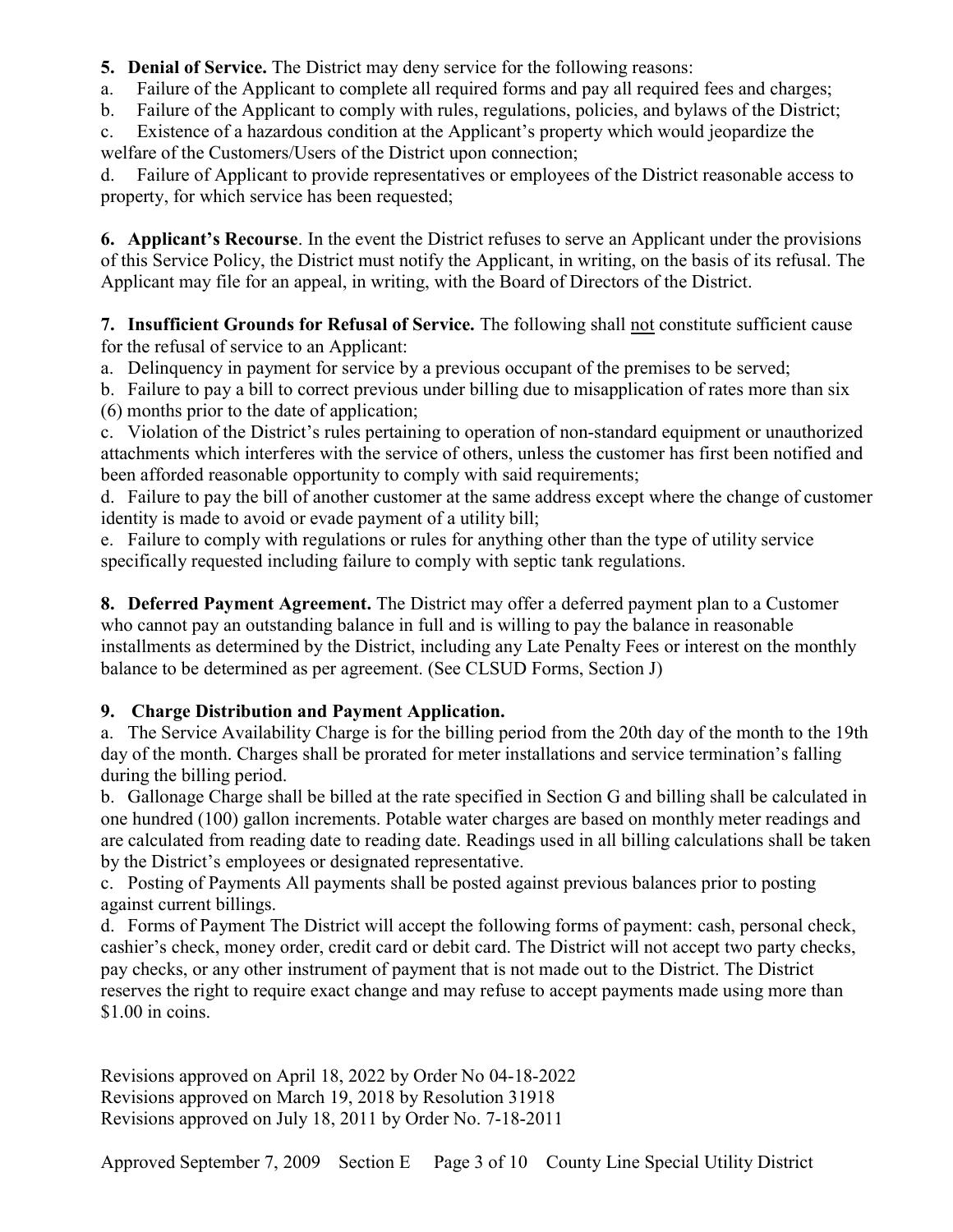10. Due Dates, Delinquent Bills, and Service Disconnection Date. The District shall mail all bills on or about the 28th of the month. All bills shall be due and payable upon receipt and are past due beyond the date indicated on the bill (allowing approximately fifteen  $(15)$  days to pay), after which time a penalty shall be applied as described in Section G. A bill is delinquent if not paid by the past due date. Payments made by mail will be considered late if postmarked after the past due date. A 1 day grace period may then be allowed for delayed payments prior to mailing of final notices. Final notices shall be mailed allowing ten (10) additional days for payment prior to disconnection. The ten (10) additional days shall begin on the day the final notice is deposited with the U.S. Post Office with sufficient postage. If the past due date for the regular or final billing is on a weekend or holiday, the past due date for payment purposes shall be the next day the District office is open for business after said weekend or holiday. For all disputed payment deadlines, the date postmarked on each bill will determine the beginning of each billing cycle or final notice mailings.

a. Upon written request, any residential customer 60 years of age or older who occupies the entire premises of a dwelling receiving water utility service from the District shall receive extension of the past due date, without penalty. The extension shall not exceed 10 days beyond the usual 15 day payment period for a total of no more than 25 days from the date the bill is issued. The request may specify extension of the late payment periods for current and subsequent billings. (Utilities Code Sections 182.001-182.005)

b. If either the District's potable water service bill or wastewater service bill is not paid within 60 days of the issuance of the bill the District may discontinue potable water service to the delinquent Customer's water meter. The term Service Disconnection shall mean that the District has the option at its sole discretion to terminate potable water delivery to the Customer by either locking in the Customer's water meter in place or completely removing the Customers water meter.

11. Rules for Disconnection of Service. The following describes the rules and conditions for disconnection of service. For the purposes of disconnecting wastewater service under these policies, potable water service will be terminated in lieu of disconnecting wastewater service. In instances of nonpayment of water service or other violations by a Customer who is not a potable water customer, the District has the option to disconnect the wastewater connection or take other appropriate actions.

a. Disconnection With Notice Potable water utility service may be disconnected for any of the following reasons after proper notification has been given:

1) Returned Checks: The District shall mail, via the U.S. Postal Service, a notice requiring redemption of the returned instrument within ten (10) days of the date of the notice to be made in the District office. Redemption of the returned instrument shall be made by cash, money order, or certified check. Failure to meet these terms shall initiate disconnection of service. District has the right to immediately disconnect service for a returned check given to the District when service was disconnected due to nonpayment. (see Miscellaneous Transaction Forms) Any such instruments returned as insufficient or non-negotiable for any reason for any two billing periods within a 12 month period shall be considered evidence of bad credit risk by the District. The Customer in violation shall be placed on a "cash-only" basis for a period of 12 months. NOTE: "cash only" means certified check, money order, or cash. 2) Failure to pay a delinquent account for utility service or failure to comply with the terms of a deferred payment agreement.

3) Violation of the District's rules pertaining to the use of service in a manner which interferes with the service of others or the operation of non-standard equipment if a reasonable attempt has been made to notify the Customer and the Customer is provided with an opportunity to remedy the situation; 4) Failure of the Customer to comply with the terms of the District's Service Agreement, District Service Policy, Bylaws, or Special Contract provided that the District has given notice of said failure to comply, and Customer has failed to comply within a specified amount of time after notification.

Revisions approved on April 18, 2022 by Order No 04-18-2022 Revisions approved on March 19, 2018 by Resolution 3/19/2018 Revisions approved on July 18, 2011 by Order No. 7-18-2011 Approved September 7, 2019 Section E Page 4 of 10 County Line Special Utility District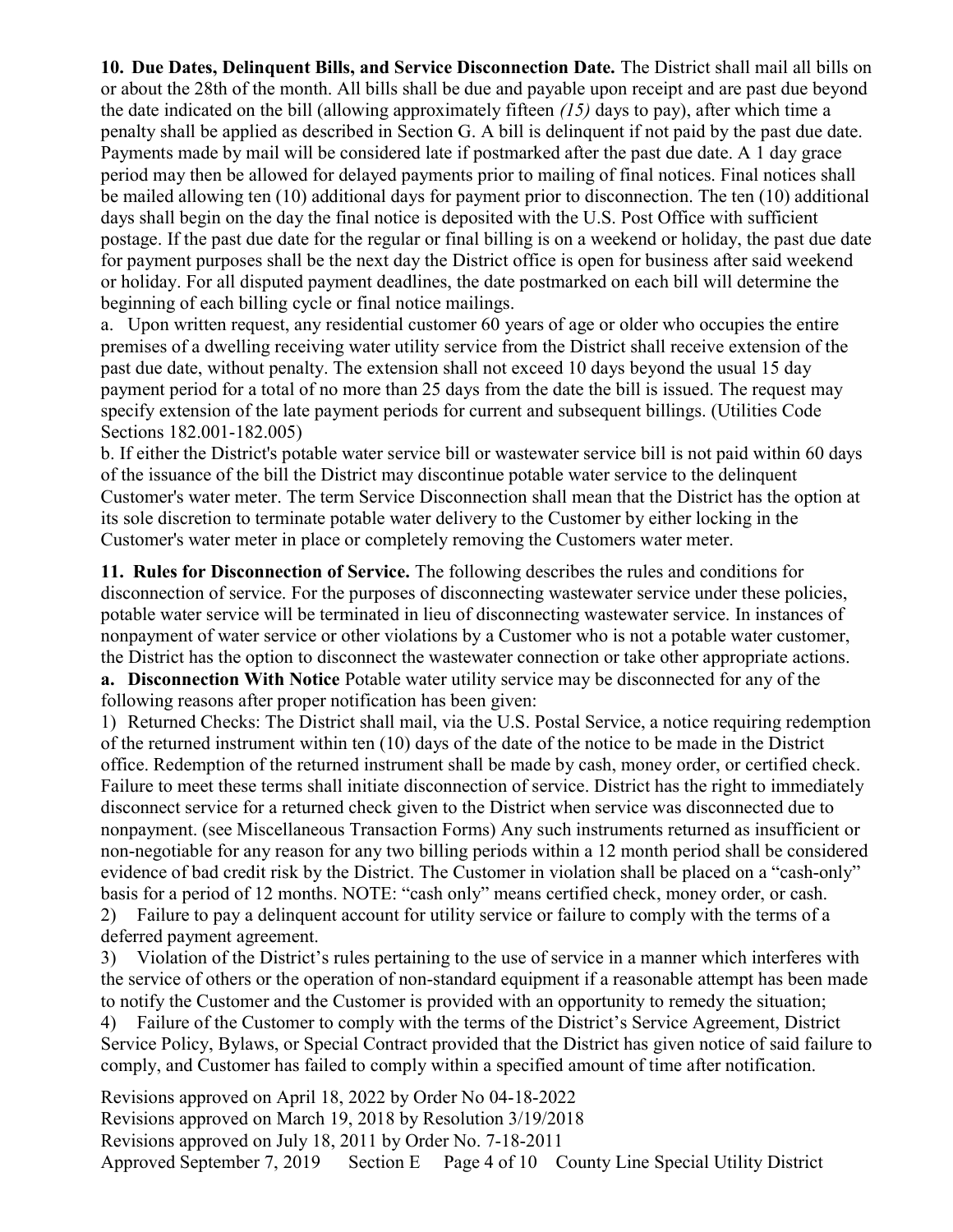5) Failure to provide access to the meter under the terms of this Service Policy or to property at which potable water service or wastewater service is received when there is reason to believe that a hazardous condition or policy violation exists for which access is necessary to verify.

6) Misrepresentation by any Applicant of any fact on any form, document, or other agreement required to be executed by the District.

7) Failure of Customer to re-apply for service upon notification by the District that Customer no longer meets the terms of the service classification originally applied for under the original service application.

b. Disconnection Without Notice Potable water utility service and/or wastewater service may be disconnected without notice for any of the following conditions:

1) A known dangerous or hazardous condition exists for which service may remain disconnected for as long as the condition exists, including but not limited to a violation of the Texas Sanitation and Health Protection Law 4477-1, or there is reason to believe a dangerous or hazardous condition exists and the Customer refuses to allow access for the purpose of confirming the existence of such condition and/or removing the dangerous or hazardous condition (30 TAC 290.46  $\sim$ j);

2) Service is connected without authority by a person who has not made application for service or who has reconnected service without authority following termination of service for nonpayment; and 3) In instances of tampering with the District's meter or equipment, by-passing the meter or equipment, or other diversion of service. NOTE: Where reasonable, given the nature of the reason for disconnection, a written statement providing notice of disconnection and the reason therefore shall be posted at the place of common entry or upon the front door of each affected residential unit as soon as possible after service has been disconnected.

4) The Customer writes a check when the service has been discontinued for non-payment to have service re-stored. Check is returned for non-sufficient funds, account closed or other banking reason.

c. Disconnection Prohibited Utility service may not be disconnected for any of the following reasons:

1) Failure of the Customer to pay for merchandise or charges for non-utility service provided by the District, unless an agreement exists between the Applicant and the District whereby the Customer guarantees payment of non-utility service as a condition of service;

2) Failure of the Customer to pay for a different type or class of utility service unless a fee for such service is included in the same bill;

3) Failure of the Customer to pay charges arising from an under billing occurring due to any misapplication of rates more than six (6) months prior to the current billing;

4) Failure of the Customer to pay the account of another Customer as guarantor thereof, unless the District has in writing the guarantee as a condition precedent to service;

5) Failure of the Customer to pay charges arising from an under billing due to any faulty metering, unless the meter has been tampered with or unless such underbilling charges are due under the Inoperative Meters subsection E. 15. of this Service Policy

6) Failure of the Customer to pay estimated bill other than a bill rendered pursuant to an approved meter reading plan, unless the District is unable to read the meter due to circumstances beyond its control;

7) In response to a request for disconnection by a Homeowner of rental property.

d. Disconnection on Holidays and Weekends Unless a dangerous condition exists, service shall not be disconnected on a day, or on a day preceding a day, when personnel of the District are not available to the public for the purpose of making collections and reconnecting service.

Revisions approved on April 18, 2022 by Order No 04-18-2022 Revisions approved on March 19, 2018 by Resolution 3192018 Revisions approved on July 18, 2011 by Order No. 7-18-2011 Approved September 7, 2009 Section E Page 5 of 10 County Line Special Utility District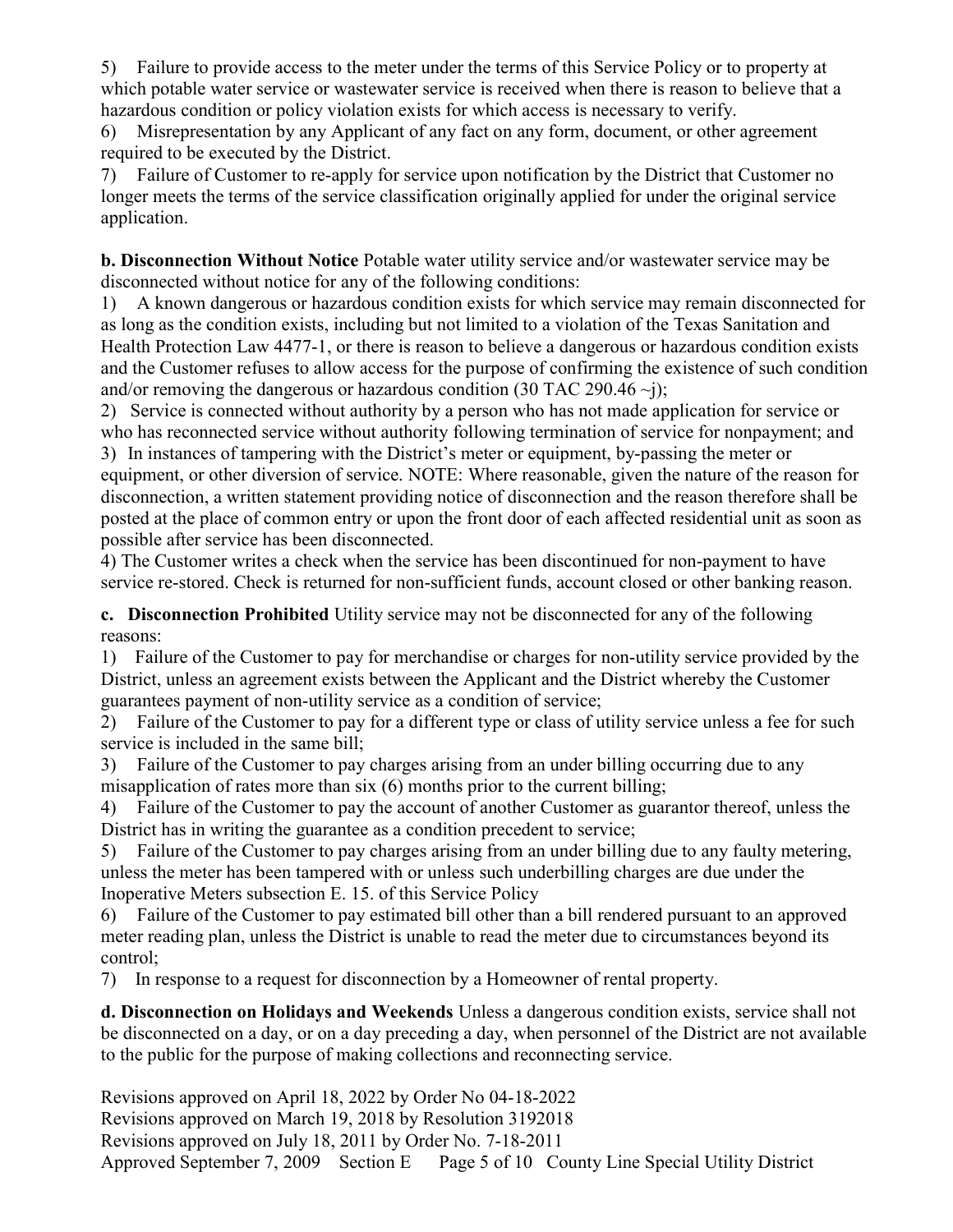e. Disconnection Due to Utility Abandonment The District may not abandon a Customer or a Certificated Service Area without written notice to its Customers and all similar neighboring utilities and approval from the Texas Commission on Environmental Quality.

f. Disconnection for Ill and Disabled The District may not discontinue service to a delinquent residential Customer permanently residing in an individually metered dwelling unit when that Customer establishes that discontinuance of service will result in some person at that residence becoming seriously ill or more seriously ill if service is discontinued. Each time a. Customer seeks to avoid termination of service under this Sub-section, the Customer must have the attending physician call or contact the District within sixteen (16) days of issuance of the bill. A written statement must be received by the District from the physician within twenty-six (26) days of the issuance of the utility bill. The prohibition against service termination shall last sixty-three (63) days from the issuance of the utility bill or such lesser period as may be agreed upon by the District and Customers physician. The Customer shall enter into a Deferred Payment Agreement.

g. Disconnection of Master-Metered Accounts and Non-Standard Sewer Services When a bill for potable water utility services is delinquent for a master-metered service complex (defined as a complex in which a single meter serves two (2) or more residential dwelling units), the following shall apply: (30 TAC SUBCHAPTER H. 291.126)

1) The District shall send a notice to the Customer as required. This notice shall also inform the Customer that notice of possible disconnection will be provided to the tenants of the service complex in five (5) days if payment is not rendered before that time.

2) At least five  $(5)$ , days after providing notice to the Customer and at least five  $(5)$  days prior to disconnection, the District shall post notices, stating "Termination Notice" in public areas of the service complex or area served, notifying the residents of the scheduled date for disconnection of service.

3) The tenants may pay the District for any delinquent bill in behalf of the owner to avert disconnection or to reconnect service to the complex or area served.

h. Disconnection of Temporary Service When an applicant with a Temporary Service fails to comply with the conditions stated in the Service Application and Agreement Form or other rules of this Service Policy service may be terminated with notice.

12. Billing Cycle Changes. The District reserves the right to change its billing cycles if the work load requires such practice. After a billing period has been changed, the billings shall be sent on the new change date unless otherwise determined by the District.

13. Back-billing. The District may back-bill a Customer for up to forty-eight (48) consecutive months for meter error, misapplied meter multiplier, incorrect meter readings, or error in computing a Customer's bill. Failure to pay the most recent six (6) months billing will result in disconnection of service.

14. Disputed Bills. In the event of a dispute between the Customer and the District regarding any bill, the District shall forthwith make and conduct an investigation as shall be required by the particular case, and report the results in writing thereof to the Customer. All disputes under this Subsection must be submitted to the District, in writing, prior to the due date posted on said bill.

Revisions approved on April 18, 2022 by Order No 04-18-2022 Revisions approved on March 19, 2018 by Resolution 3-19-2018 Revisions approved on July 18, 2011 by Order No. 7-18-2011

Approved September 7, 2009 Section E Page 6 of 10 County Line Special Utility District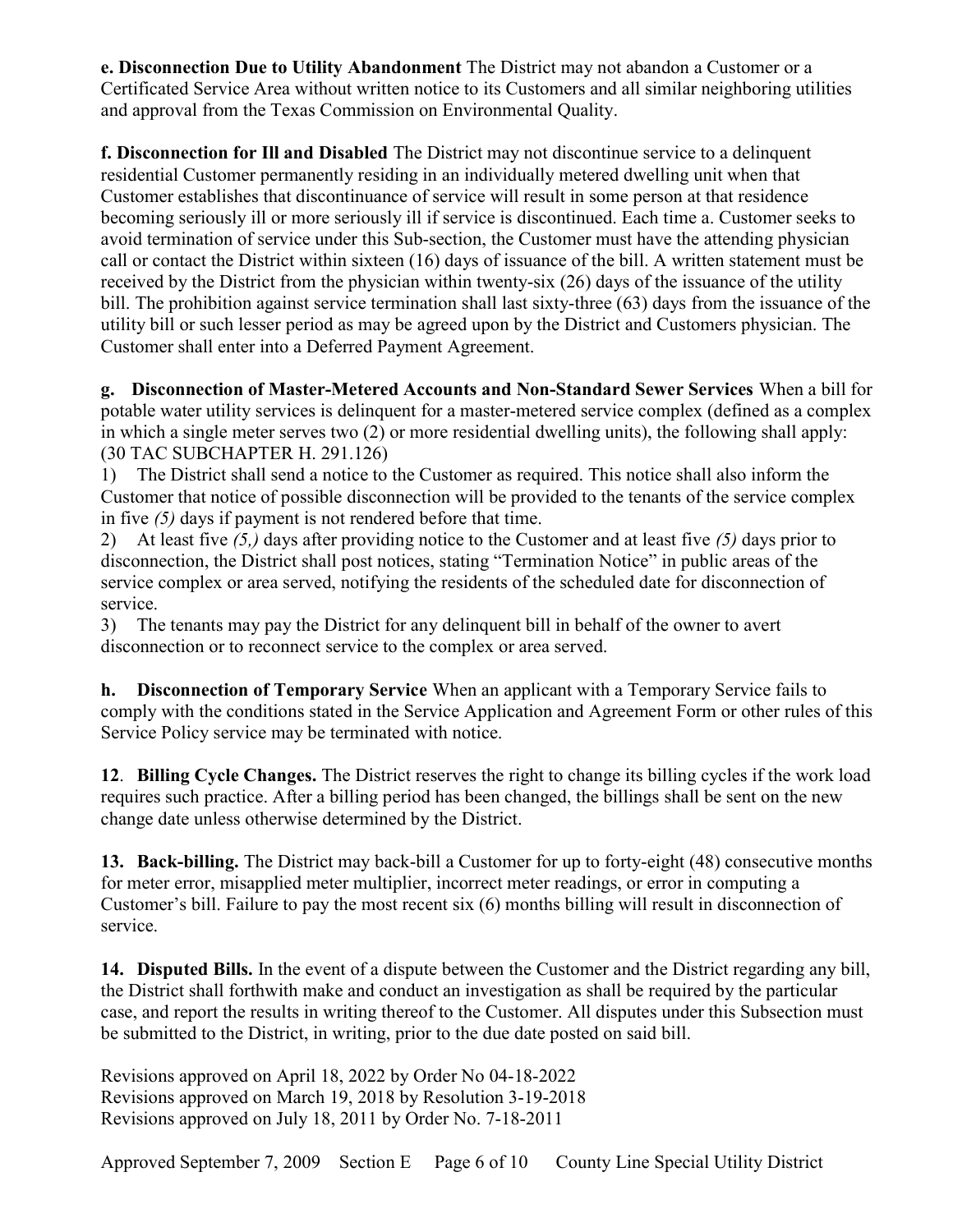15. Inoperative Meters. Potable water meters found inoperative will be repaired or replaced within a reasonable time. If a meter is found not to register for any period, unless by-passed or tampered with, the District shall make a charge for units used, but not metered, for a period not to exceed three (3) months, based on amounts used under similar conditions during the period preceding or subsequent thereto, or during corresponding periods in previous years. If the meter is operative due to by-passing or tampering, the District will proceed with disconnection.

16. Bill Adjustment Due To Meter Error. The District shall test any Customer's potable water meter upon written request of the Customer. In the event the meter tests within the accuracy standards of The American Water Works Association, a test fee as prescribed in Section G of this Service Policy shall be imposed. In the event the test results indicate that the meter is faulty or inaccurate, the test fee shall be waived, the meter shall be calibrated or replaced, and a billing adjustment may be made as far back as six (6) months. The billing adjustment shall be made to the degree of the meter's inaccuracy as determined by the test. The Customer shall complete a Meter Test Request Form prior to the test.

17. Meter Tampering and Diversion. For purposes of these Sections, meter-tampering, by-passing, or diversion shall all be defined as tampering with the District's service equipment, by-passing the same, or other instances of diversion, such as:

a. removing a locking or shut-off devise used by the District to discontinue service,

- b. physically disorienting the meter,
- c. attaching objects to the meter to divert service or to by-pass,
- d. inserting objects into the meter,

e. and other electrical and mechanical means of tampering with, by-passing, or diverting service. The burden of proof of meter-tampering, by-passing, or diversion is on the District. Photographic evidence or any other reliable and credible evidence may be used; however, any evidence shall be accompanied by a sworn affidavit by the District's staff when any action regarding meter-tampering as provided for in these Sections is initiated. A court finding of meter-tampering may be used instead of photographic or other evidence, if applicable. Unauthorized users of services of the District shall be prosecuted to the extent allowed by law under the Texas Penal Code 28.03. (Is a Misdemeanor)

18. Meter Relocation. Relocation of services shall be allowed by the District provided that:

a. An easement for the proposed location has been granted to the District;

b. The Customer pays the actual cost of relocation plus administrative fees

19. Prohibition of Multiple Connections To A Single Tap. No more than one (1) residential, commercial, or industrial service connection is allowed per potable water meter or wastewater service connection. The District may consider allowing an apartment building, Condo, mobile home/RV park or business centers to apply as a "Master Metered Account" and have a single potable water meter. The District may consider allowing an apartment building, Condo, mobile home/RV park or business centers to apply for and obtain permission to have one larger wastewater connection point. Any unauthorized sub metering or diversion of service shall he considered a Multiple Connection and subject to disconnection of service. If the District has sufficient reason to believe a Multiple Connection exists, the District shall discontinue service under the Disconnection with Notice provisions of this District Service Policy.

Revisions approved on April 18, 2022 by Order No 04-18-2022 Revisions approved on March 19, 2018 by Resolution 3192018 Revisions approved on July 18, 2011 by Order No. 7-18-2011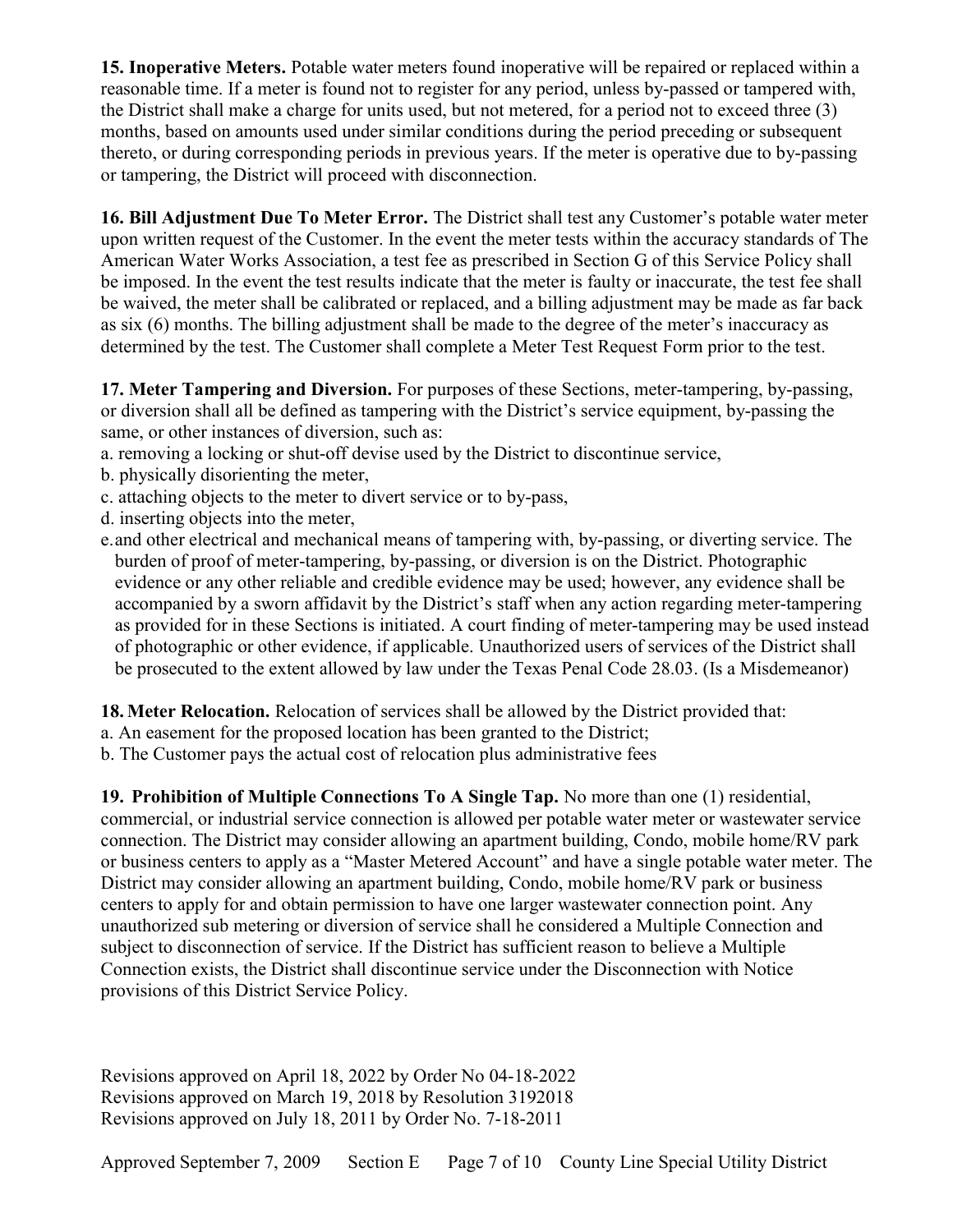#### 20. Customer's Responsibility.

a. The Customer shall provide access to the potable water meter as per service agreement. If access to the meter is hindered or denied preventing the reading of the meter, an estimated bill shall be rendered to the Customer for the month; and a notice shall be sent to the effect that access could not be gained. If access is denied for three (3) consecutive months after proper notification to the Customer, then service shall be discontinued and the potable water meter removed with no further notice. b. The Customer shall be responsible for compliance with all utility, local, arid state codes, requirements, and regulations concerning on-site service and plumbing facilities. 1) All potable water connections shall be designed to ensure against backflow or siphonage into the District's potable water supply. In particular, livestock water troughs shall be plumbed above the top of the trough with air space between the discharge and the water level in the trough. (30 TAC 290.46) 2) The use of pipe and pipe fittings that contain more than 8.0% lead or solder and flux that contain

more than 0.2% lead is prohibited for any plumbing installation or repair of any residential or nonresidential facility providing water for human consumption and connected to the District's facilities. Customer service pipelines shall be installed by the applicant and shall be a minimum of SDR-26 PVC pipe. (30 TAC 290.46)

a. The District's ownership and maintenance responsibility of potable water supply and metering equipment shall end at the meter or other service equipment. Therefore, all potable water usage registering upon and/or damages occurring to the metering equipment owned and maintained by the District shall be subject to charges as determined by the District Service Policy as amended from time to time by the Board of Directors.

b. The District shall require each Customer to have a cut-off valve on the Customer's side of the potable water meter for purposes of isolating the Customer's service pipeline and plumbing facilities from the District's water pressure. The valve shall meet AWWA standards (a ball valve is preferred). The Customer's use of the District's curb stop or other similar valve for such purposes is prohibited. Any damage to the District's equipment shall be subject to service charges. (This additional cut-off valve may be installed as a part of the original meter installation by the District.)

### 21. Prohibited Plumbing Practices

- a. No direct connection between the public drinking water supply and a potential source of contamination is permitted. Potential sources of contamination will be isolated from the public water system by an air gap or an appropriate backflow prevention device.
- b. No cross-connection between the water supply and a private water system is permitted. These potential threats to the public drinking water supply must be eliminated at the service connection by the installation of an air-gap or a reduced pressure-zone backflow prevention device.
- c. No connection which allows water to be returned to the public drinking water supply is permitted.
- d. No pipe or pipe fitting which contains more the eight percent (8.0%) lead may be used for the installation or repair of plumbing at any connection which provides water for human use.
- e. No solder of flux which contains more than two-tenths of one percent (0.2%) lead can be used for the installation or repair of plumbing at any connection which provides water for human use.

Revisions approved on April 18, 2022 by Order No 04-18-2022 Revisions approved on March 19, 2018 by Resolution 3192018 Revisions approved on July 18, 2011 by Order No. 7-18-2011

Approved September 7, 2009 Section E Page 8 of 10 County Line Special Utility District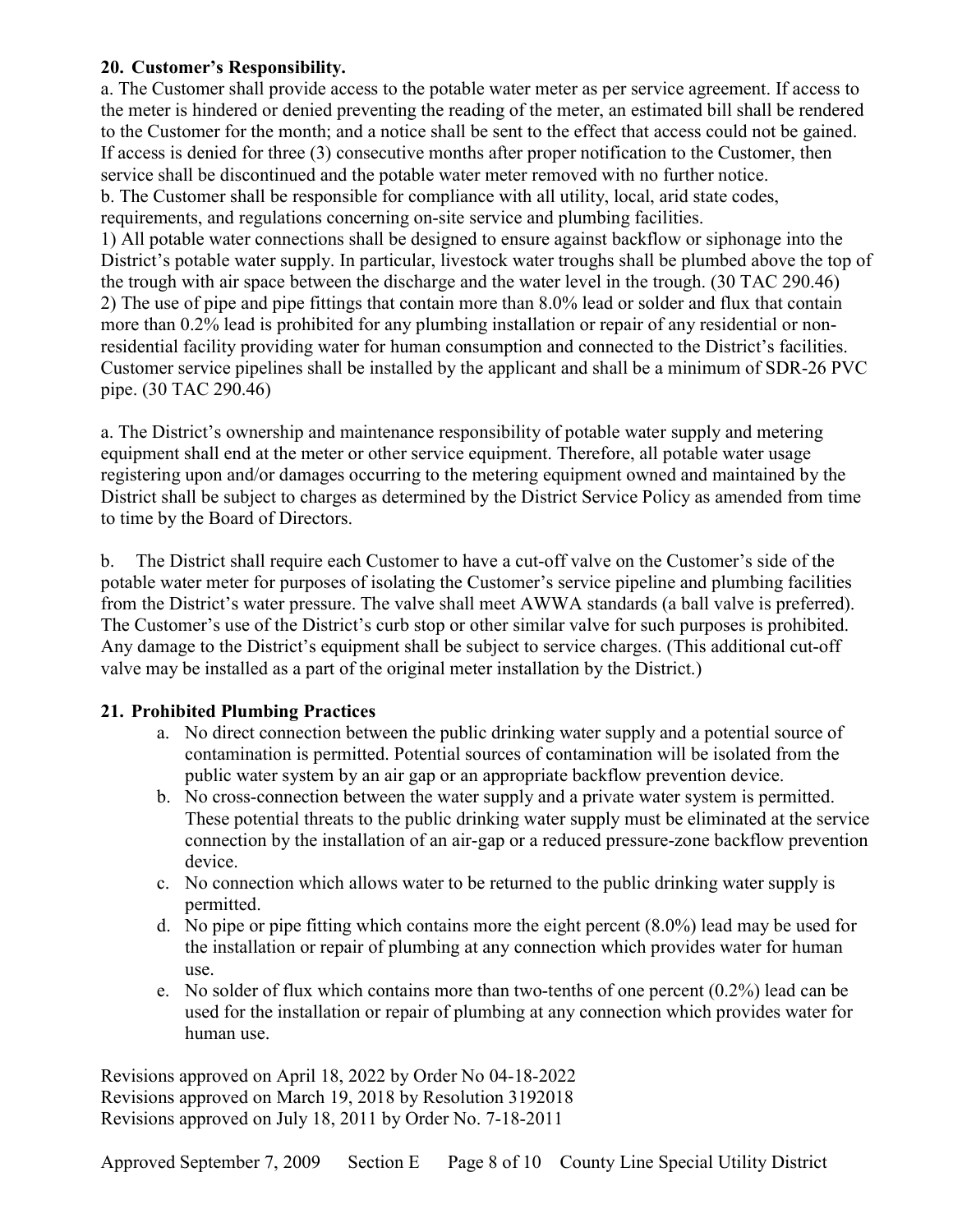#### 22. Excluded Flow and Waste

- a. No waste material, which is not biologically degradable, will be permitted to be discharged into the district's wastewater collection system, including mud and debris accumulated during service line installation or construction of private facilities.
- b. No industrial wastes other than domestic sewage shall be discharged into the District's wastewater collection system unless approved in writing by the Board of Directors. No toxic wastes, wastes which would damage the collection and treatment facilities or wastes which would interfere with the wastewater treatment process shall be discharged into the District's wastewater collection system.
- c. Industrial wastes shall not be diluted by use of process water, or by adding unpolluted water, before discharging into District's wastewater collection system. No unpolluted cooling water shall be discharged into the District's wastewater collection system.
- d. No downspouts, yard or street drains, or gutters will be permitted to be connected into the District's wastewater collection system.
- e. No ground water drains, foundation drains, or other subsurface drains shall be connected in the District's wastewater collection system.
- f. No effluent drains from existing and/or abandoned septic tanks or field lines will be permitted to remain in service.

#### 23. Connection of Water Service

- a. Applications for water service connections shall be filed With the District upon application forms made available from the District. Applicants for water service shall meet all District requirements for service including the granting of any necessary water easements (as determined by the District) to serve the connection and to enable the District to provide system wide service. In addition, the District shall install a customer service isolation valve at the expense of the service applicant.
- b. No person, other than the properly authorized agent of the district, shall be permitted to tap or make any connection with the mains or distributing pipes of the district's water system, or make any repairs or additions to or alterations in any tap, pipe, cock or other fixture connected with the water service pipe.
- c. The customer must allow his or her property to be inspected for possible cross-connections and other undesirable plumbing practices. These inspections will be conducted by the District or its designated agent prior to initiating service and may be conducted periodically thereafter. All inspections will be conducted during the District's normal business hours.
- d. The customer must, at his or her expense, properly install any backflow prevention device required by the District.
- e. Water Extensions. As of the effective date of this Service Policy, the cost of the installation of water lines beyond the existing service lines or the cost of upsizing lines (when necessary) of District to any residential or commercial user or any undeveloped area within the District shall be the sole responsibility of the property owner and/or developer requesting services.

### 24. Standards for Water Service Lines

- a. In addition to compliance with this Service Policy, all connections shall comply with the Rules and Regulations for Public Water Systems issued by the Texas Commission on Environmental Quality set forth in 31 TAC 290. In the event of a conflict between this Service Policy and TCEQ Rules, the more stringent rule shall apply.
- b. Water pipe and fittings shall be of brass, copper, cast iron, galvanized malleable iron, galvanized wrought iron, galvanized steel, or other approved materials.

Revisions approved on April 18, 2022 by Order No 04-18-2022 Revisions approved on March 19, 2018 by Resolution 3192018 Revisions approved on July 18, 2011 by Order No. 7-18-2011 Approved September 7, 2009 Section E Page 9 of 10 County Line Special Utility District